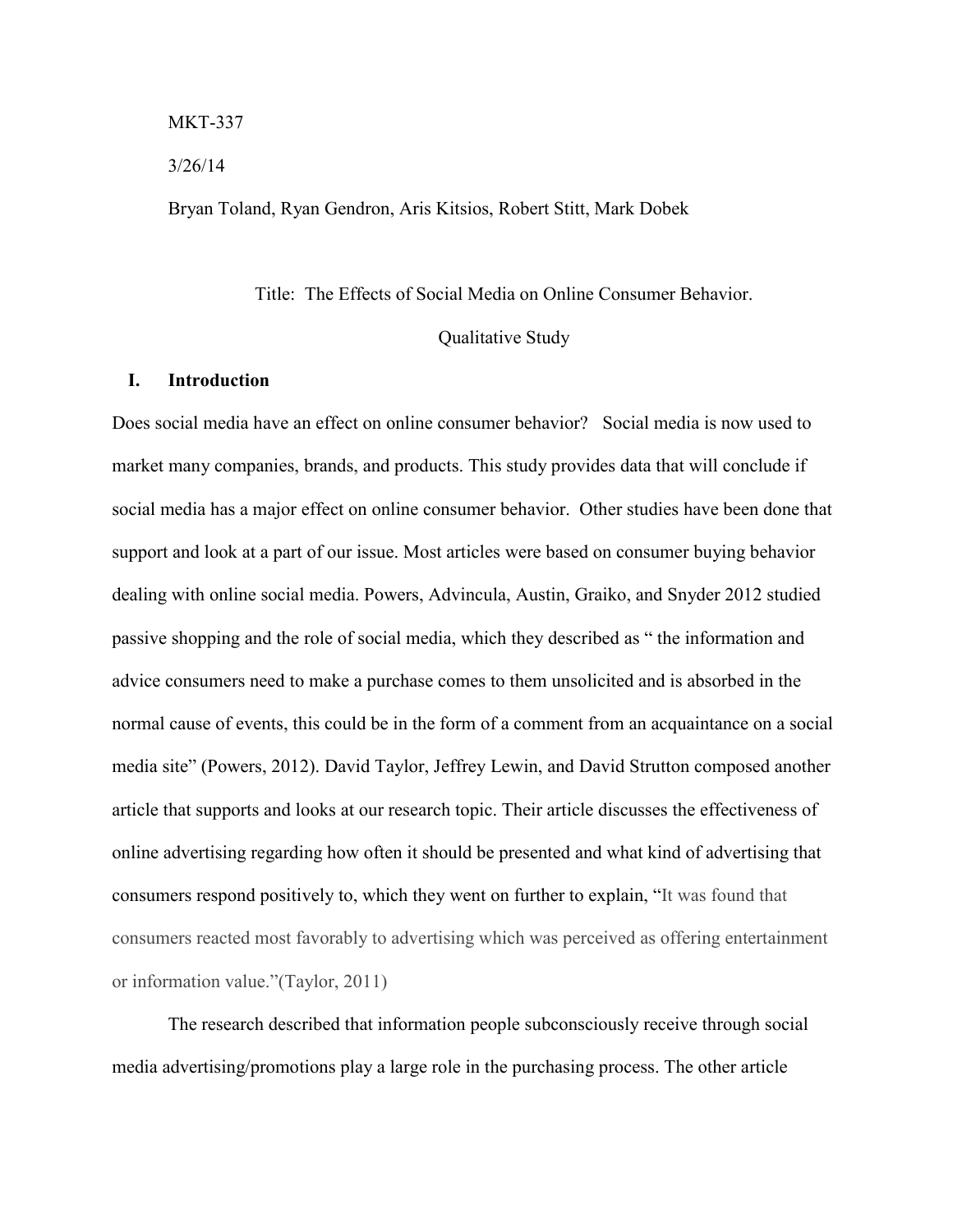explained the proper formatting of advertising and how often the advertisement should appear in order to make sure customers do not get annoyed with the advertsing and abandon interest in the advertisement.

The purpose of this study was to interview consumers to see what their opinions were on social media and its effect on their online shopping experiences. The study provided the researchers with a better understanding of how online consumers view and use social media.

The importance of this study for a company would be to determine whether or not social media marketing is successful for brands, products and the company's image. The research also provided information on the effects that social media has on customer loyalty and consumer relationships with companies that advertise on social media and the Internet. This study will be highly beneficial for any business looking to advertise in social media in order to penetrate their target market. The research will give the companies a better understanding of how consumers view social media advertisements and the emotions that are stimulated by the advertisements. This research will allow businesses to understand how to properly compose and place advertisements in social media in order to get optimum success. Knowing this information will save businesses a lot of money because they will not pay for advertising in social media while testing the consumer audience, which could cost a considerable amount of money, the companies will already have enough information at hand to be able to compile a successful advertising campaign in social media with confidence

#### **II. Body**

**Sample Size**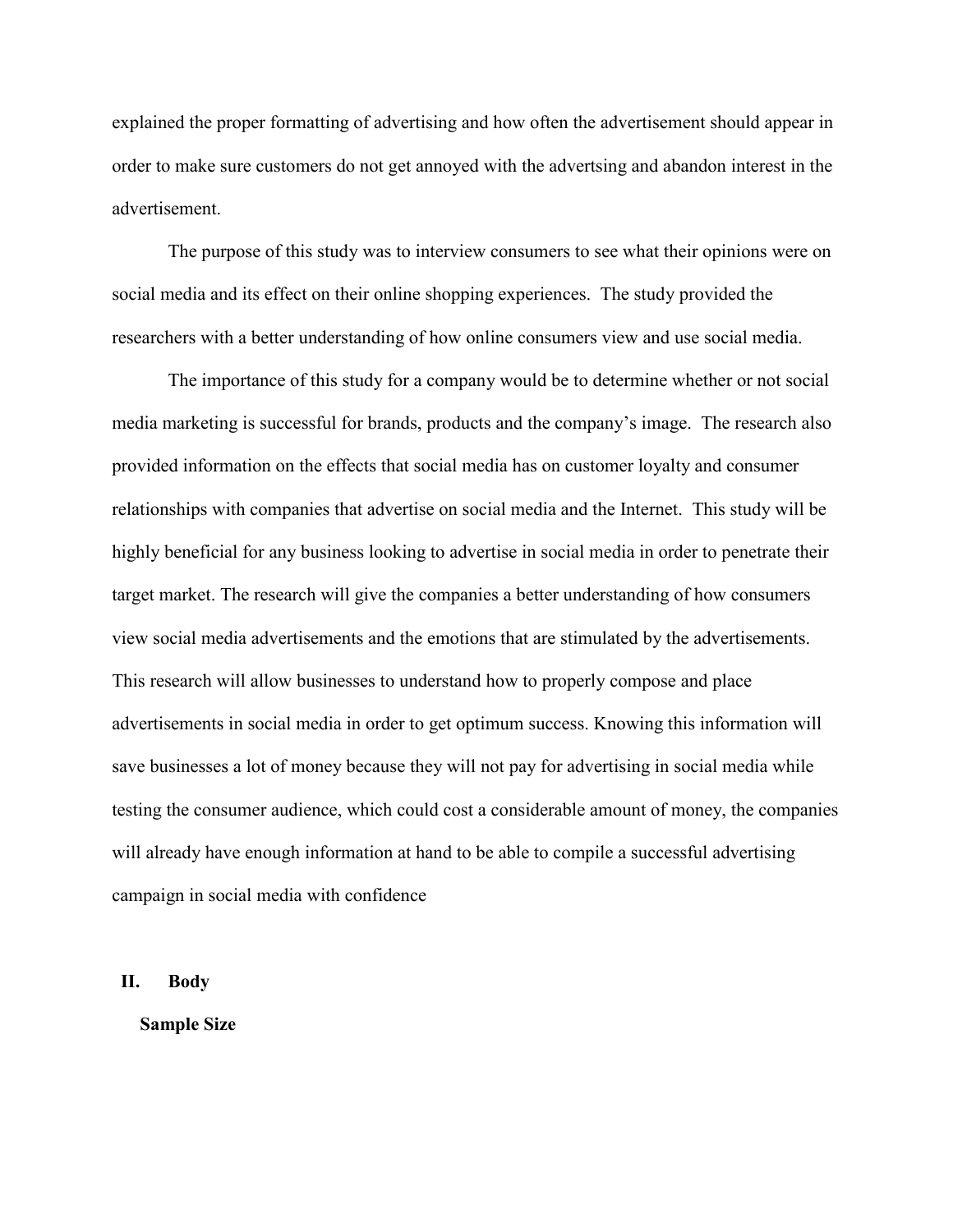The main target population for our interview sample were college students from eighteen to twenty-six years of age. The researchers choose this group based on the fact that current college students tend to spend more time on social media than the older generations. The researchers also made sure that the sample was balanced in regards to gender, half the sample population was female and other half was male.

The interviews were conducted at two main locations on campus. The locations were situated at Southern New Hampshire University; the first was located in the Academic Complex in one of the conference rooms. The second location was in an unused classroom in Webster Hall. Before the interview commenced the researchers informed the participants that the interviews were voluntary, and that the interviewees could leave at any time. Once the researchers had received confirmation from the interviewees that they understood the interview was voluntary the interview started. Overall the interviews went well and all interviewees seem to understand the question with a few exceptions. The participants showed interest in the study and did not have any issues answering the questions.

In the first stage of the analysis the researchers broke down the survey by keywords. While tabulating the results of the surveys the researchers grouped similar responses, along with the more unique views. In stage two the information was placed into twelve categories that aligned with the questions on the survey. In the end the researchers narrowed the categories down to five important areas.

The first category of time, depicted how often the participants used social media and if they ever viewed the advertisements on the social media sites. The second category grouped the experiences of the users and information about the interviewees experience viewing advertisements on line, this category also including purchasing habits after viewing products on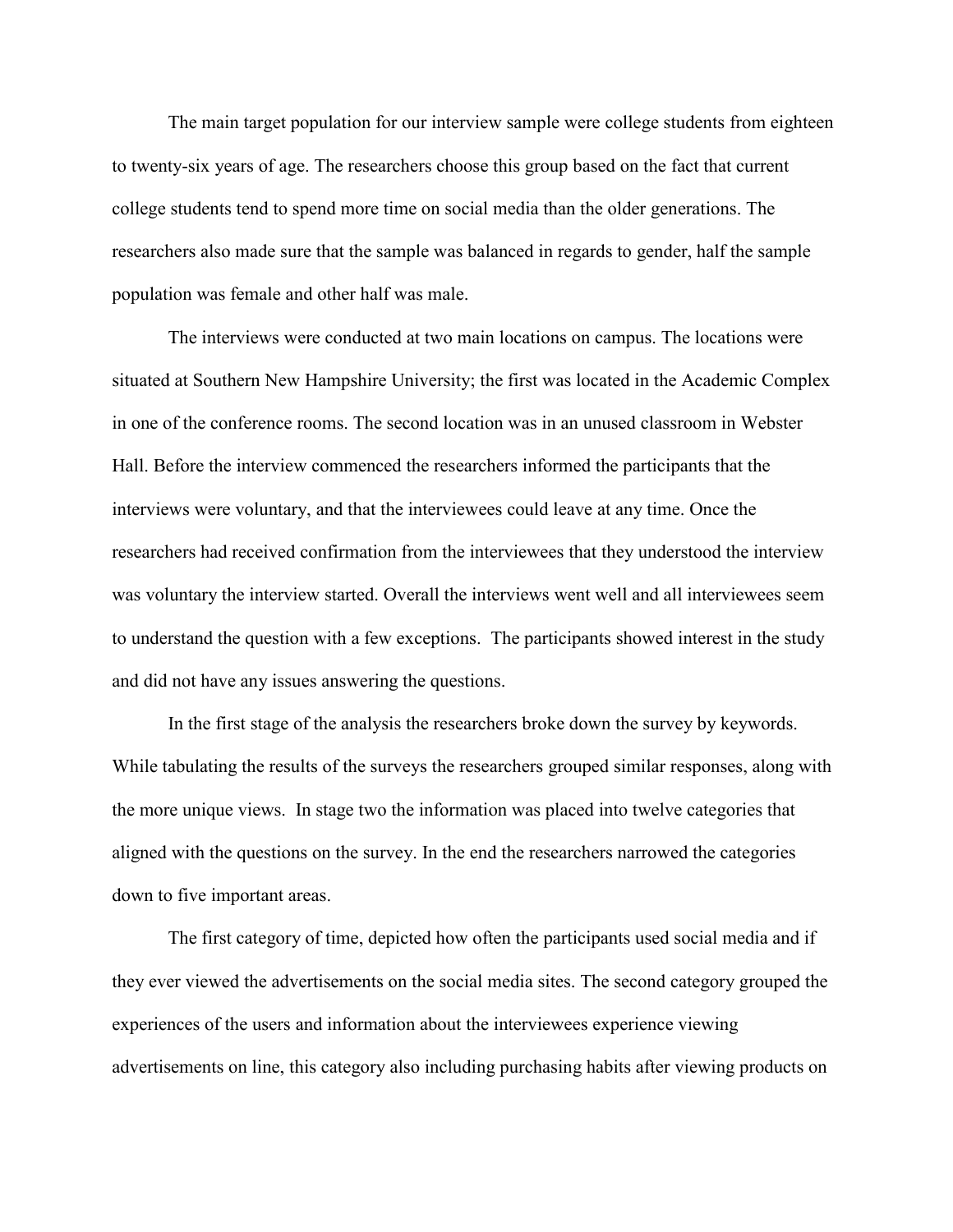social media advertising. The third category collected information on the interviewees experience with social media and whether the information provided on the advertisements were useful, meaningful and pertinent to the products being advertised. The fourth category looked at the behavior of the interviewees and what was the most common reaction to the advertisements and promotions offered on social media. The fifth category dealt with the main reason the interviewees used social media and the Internet.

#### **Conclusion**

III. The First category of "time" grouped interviewees by how much time the participants used social media and if they ever viewed any of the advertisements on the social media sites. The researchers found that some of the interviewees took the time to look at advertising and/or promotions on social media. The participants spent one to two hours on social media each day, the time participants spent on the Internet range from one to five hours. In the second category "experience" interviewees made comments on their experiences viewing advertisements this was complied along with information on whether the interviewees had purchased products after viewing advertisements on social media, only a few interviewees had made purchases after engaging advertising on social media. Good experiences were most likely when participants engaged with advertising that stimulated their interest or were funny. The third category collected information on the interviewee's experiences with social media and whether the information provided on the advertisements had meaning, was useful or pertinent to the products being advertised. The researchers attempted to gather information from participants that clicked on advertisement to learn if the information gained was good or if the participants learned more about that product or service offered in the advertisements. The second part of the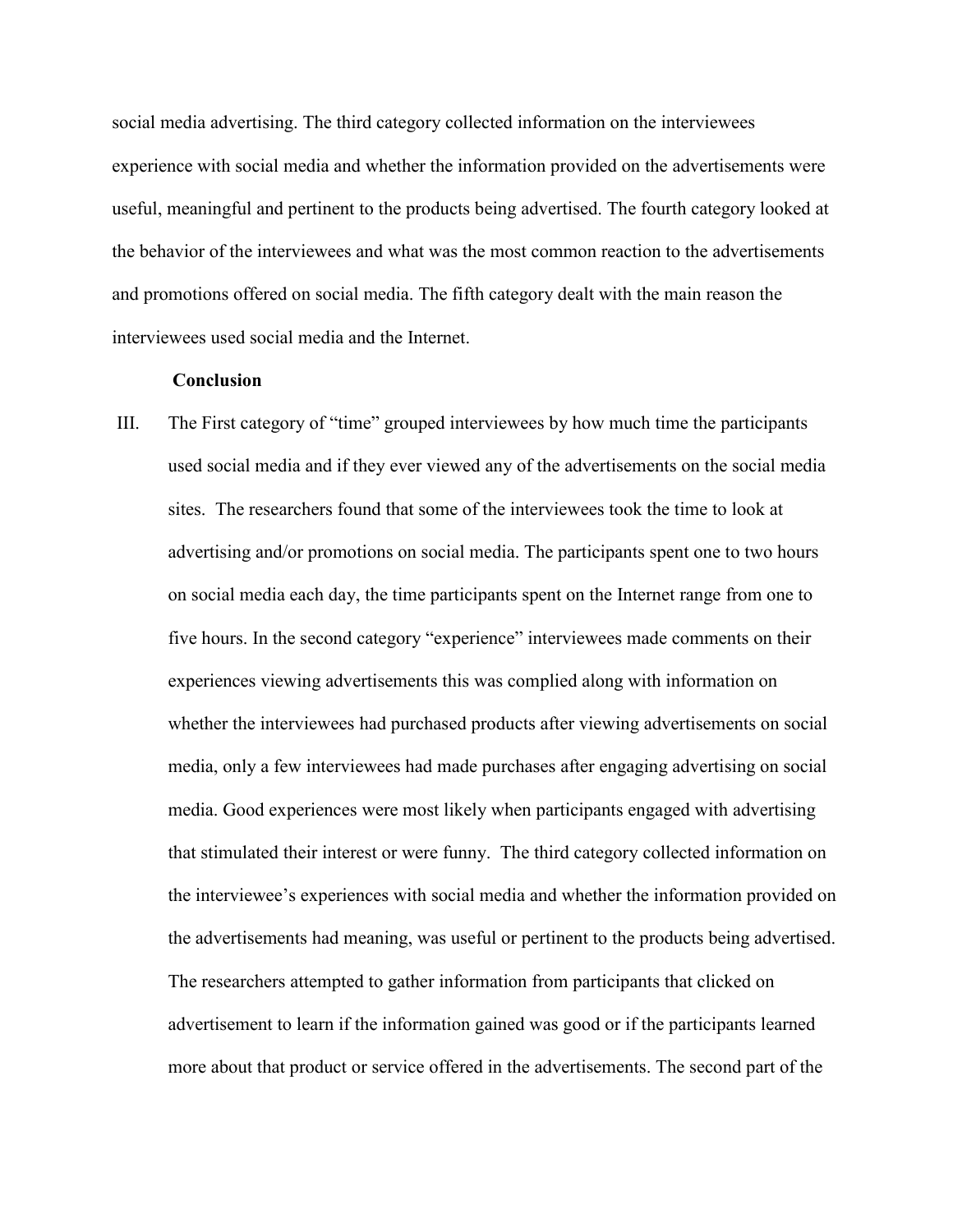questions asked if the participants thought that social media was a credible source for information. The interviewees believed that social media could be a credible source of information, they trust their friends and if a large number of people are saying that a product was not good they would not buy it. The fourth category collected information on what the participants' opinions were regarding the reactions they had to advertisements and promotions being offered on social media. The researchers found that the most common opinion and reaction that the interviewees had to social media advertising was that they found the advertising annoying and completely disregarded the advertising because they had no interest in the advertisements or the participants did not trust the advertisements. The last category obtained the main reason the participants used social media and the Internet. The interviewees stated that their main use of social media was to keep in contact with their friends and families. The participants stated that if they made a purchase of a product or service the participants would use the main website or a website that they trust instead of clicking on an advertisement and making a purchase on social media.

IV. In conclusion the researchers have come to an agreement that based on the current sample that the research was not conclusive, the sample is relatively small and a larger sample could give different results. There was one fact that the participants agreed on, the overall behavior towards social media advertising was that the participants had no interest or they completely disregard advertising on social media and the Internet.